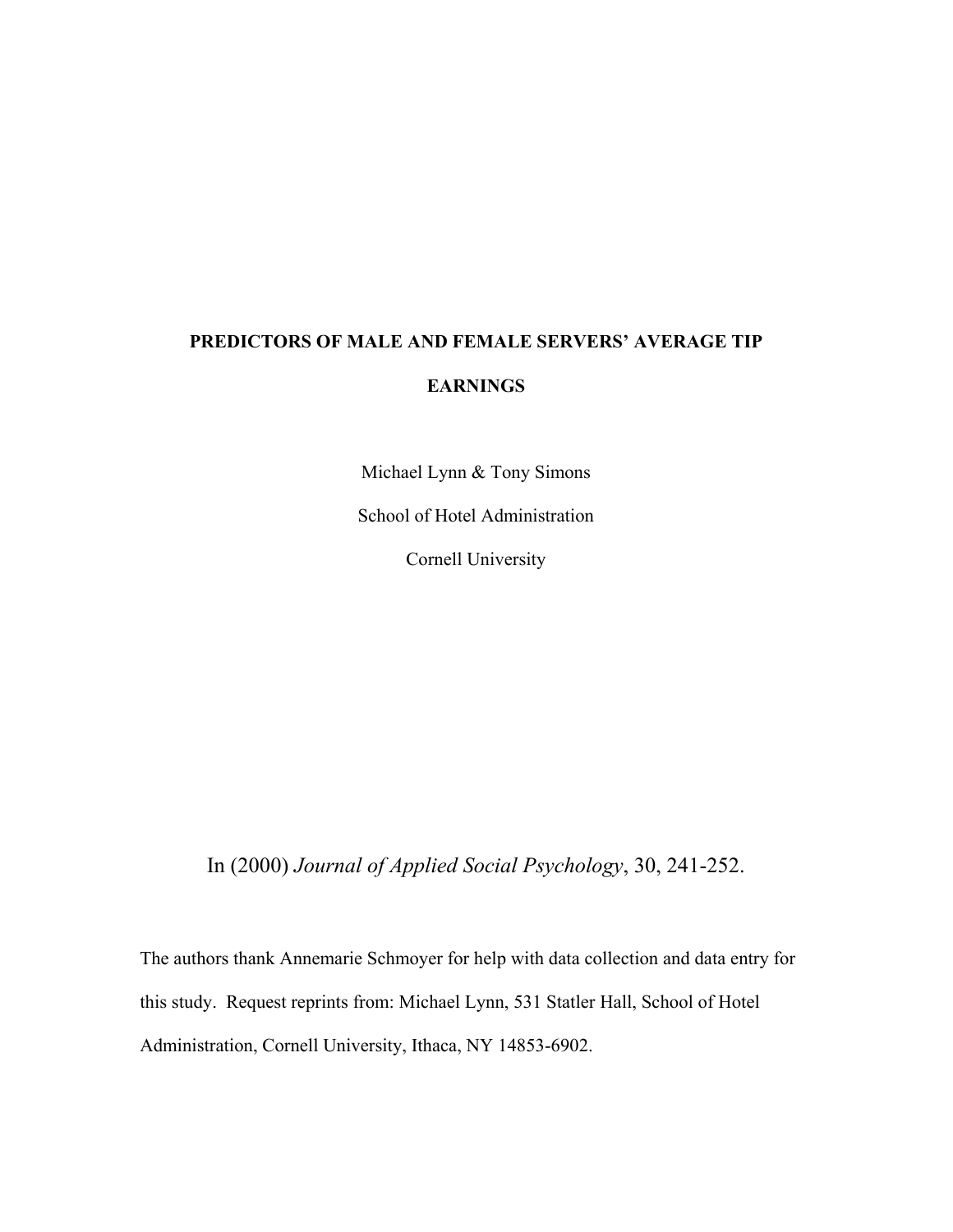## **ABSTRACT**

Tips represent a substantial portion of restaurant waiters' and waitresses' incomes. We report a study that examines several potential predictors of the differences in servers' average tip earnings. Our results indicate that servers earn larger average sales-adjusted tips if they are attractive females, better service providers, and high self-monitors. However, these effects hold up only for evening tips. None of the variables in this study predicted servers' average lunch tips. The methodological, theoretical, and managerial implications of these findings are discussed.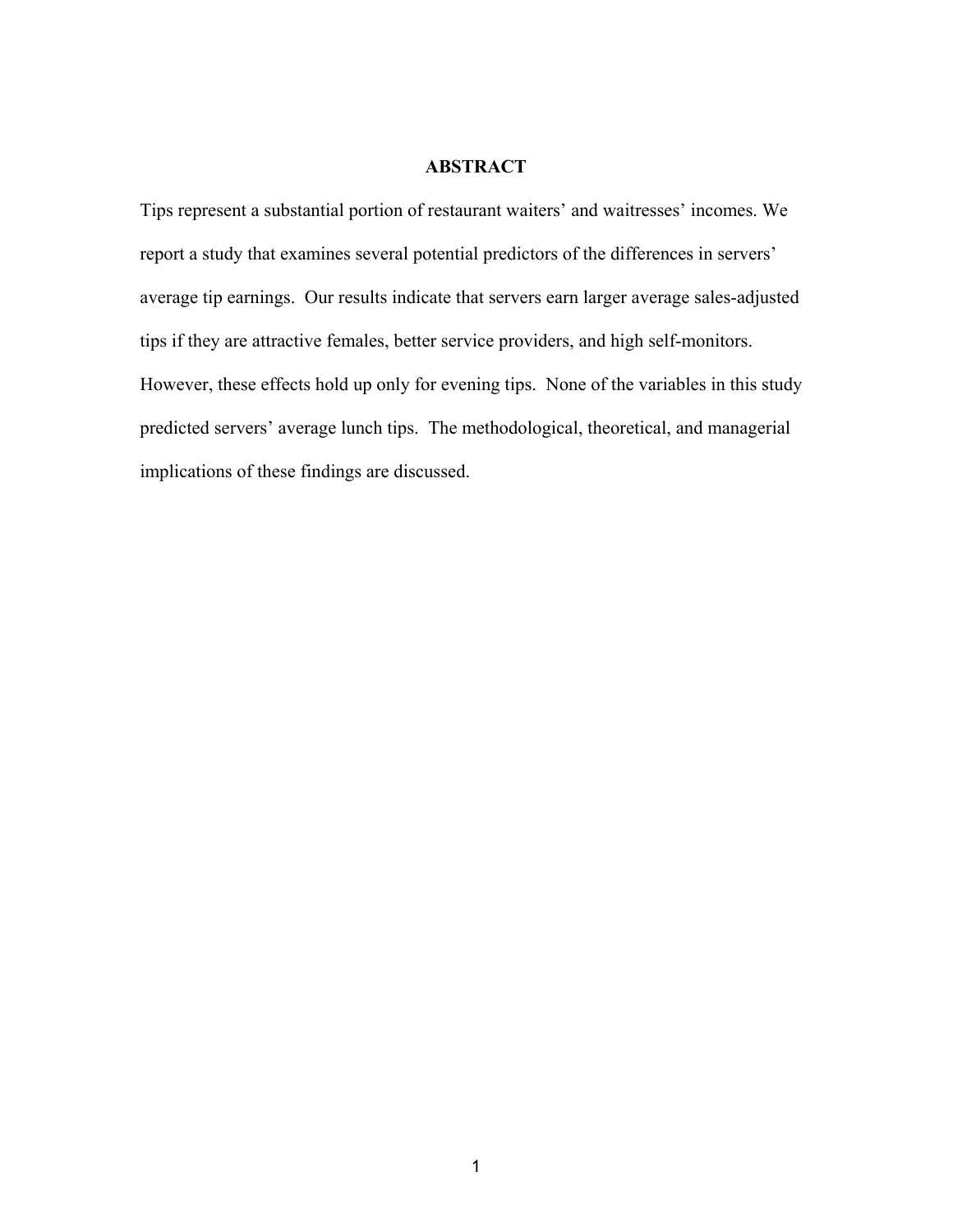## **PREDICTORS OF MALE AND FEMALE SERVERS' AVERAGE TIP EARNINGS**

 Consumers often give voluntary payments of money (called "tips") to restaurant waiters and waitresses who have served them. In the United States, these tips, which amount to approximately \$12 billion a year, represent the major source of restaurant servers' incomes (O'Connor, 1971). Since tips are not obligatory and consumers may decide for themselves how much to tip, servers' tip income can vary considerably. For example, one waitress in the present study earned tips that amounted to 17.4 percent of her food and beverage sales while another waitress earned tips that amounted to only 12.1 percent of her sales. A difference between average tips of 12 and 17 percent of sales has enormous income consequences when accumulated over many dining parties, evenings, weeks, etc. Knowledge about the predictors of these differences would inform the employment decisions of restaurant servers and the hiring decisions of restaurant managers. It would also shed light on the psychology underlying consumers' tipping decisions and on the functions of tipping as a social institution.

 In this paper, we report on a study designed to increase our knowledge about the predictors of server differences in average tip earnings. The paper is divided into several sections. First, we review relevant theory and research to identify server characteristics that may affect tip earnings. Then, we present the methodology and results of a study testing the relationships between tipping and those server characteristics. Finally, we discuss the methodological, theoretical and practical implications of the study's results.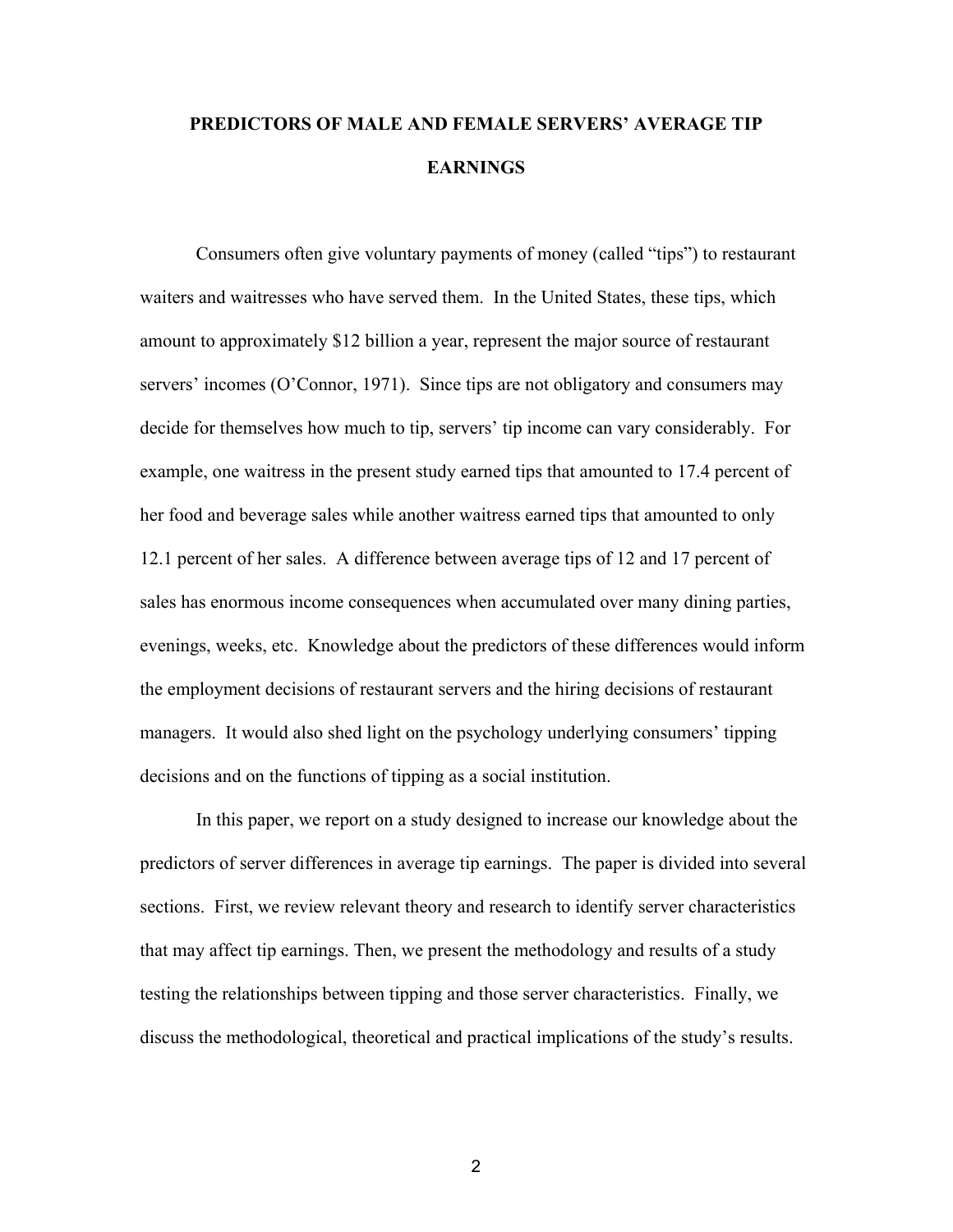### **LITERATURE REVIEW**

 The tipping and social psychology literatures suggest that server differences in average sales-adjusted tips may be attributable to server differences in physical attractiveness, service ability, self-monitoring and sex. These variables and their potential impact on servers' average tips are discussed below.

#### Physical Attractiveness

 Tipping is a norm driven behavior. Consumers tip because they believe that tips are expected and that failure to comply with these expectations brings risks of social disapproval (Crespi, 1947; Lynn & Grassman, 1990). Research on interpersonal attraction and compliance suggests that people value the approval of attractive individuals more than that of less attractive individuals (see Patzer, 1985), so consumers may tip attractive servers more than unattractive ones. Hornik (1993) and May (1978) have found support for this expectation, but their studies used relatively few servers to operationalize server attractiveness. These studies also used dining parties rather than servers as the units of analysis. Additional research involving greater numbers of servers and using servers as the units of analysis would provide more generalizable tests of server attractiveness effects.

### Service Quality

 Tipping is supposed to be an incentive/reward for good service (Bodvarsson and Gibson, 1994; Hemenway, 1984; Shamir, 1984). Researchers have found a positive correlation between tip sizes and service evaluations (Lynn & Grassman, 1990; Lynn & Graves, 1996), but this relationship accounts for only about two percent of the variability in bill-adjusted tips (Lynn, 1997). Lynn and Graves (1996) argue that this effect is too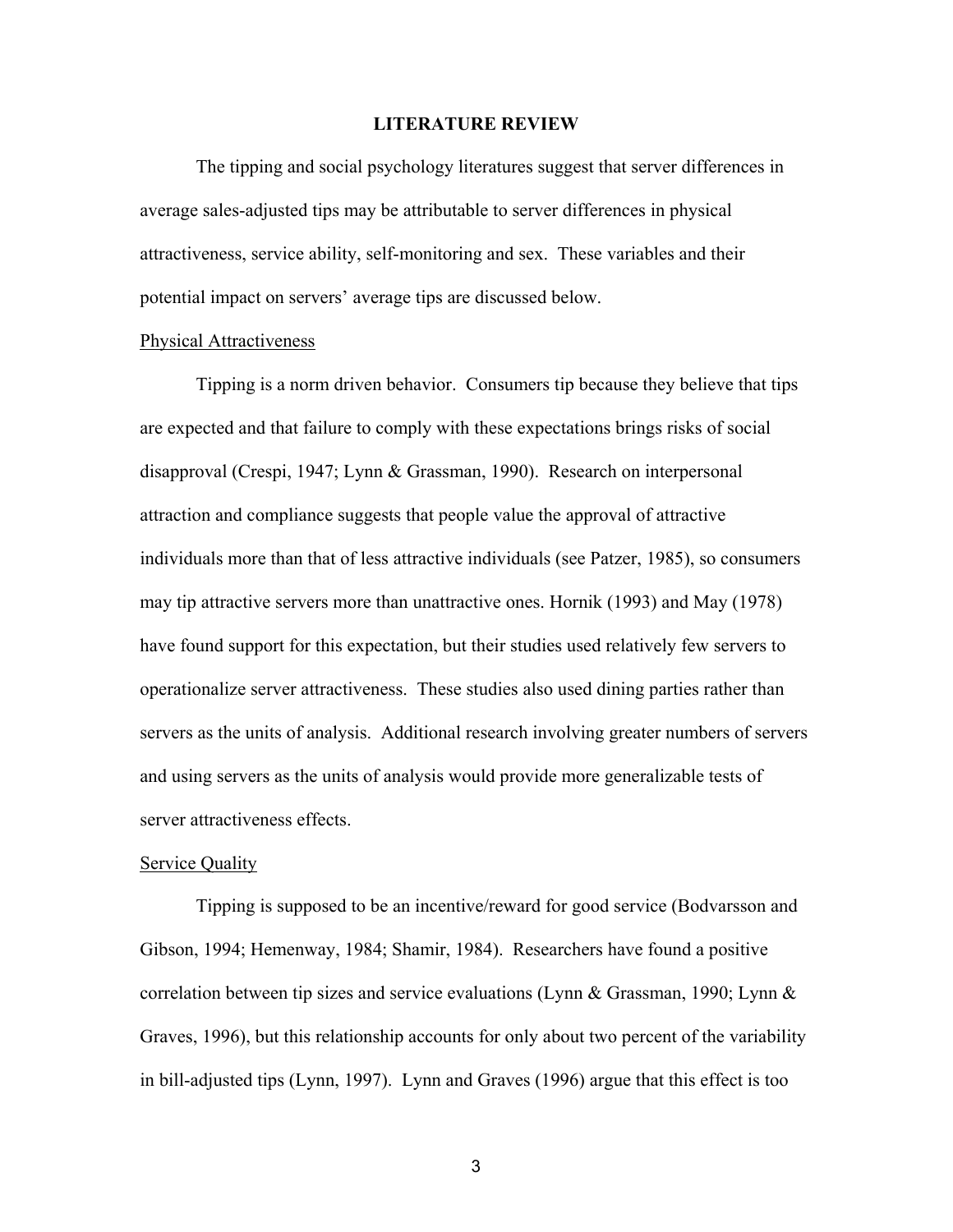weak to be noticed by servers and that it calls into question the traditional role of tipping as an incentive for delivering good service. However, relationships between variables can differ at different levels of aggregation (Ostroff, 1993), so tipping could be more strongly related to service when both variables are aggregated at the server level-ofanalysis. Aggregation to the server level effectively filters out encounter level "noise" and makes it easier to detect the effects of stable server behaviors. This means that good servers may earn noticeably larger tips than do bad servers even though customers receiving good service do not leave noticeably larger tips than customers receiving bad service. This possibility needs to be tested.

## Self-Monitoring

 Tipping is thought to exist because the highly customized nature of many services makes it difficult for firms to monitor and control the quality of their service employees' work (Bodvarsson & Gibson, 1994; Lynn, Zinkhan & Harris, 1993; Shamir, 1984). Customers are in a better position to evaluate and reward a server's efforts to meet the customers' unique, individual service needs than are managers (Hemenway, 1984; Jacob & Page, 1980). This theoretical link between tipping and service customization suggests that servers who are better able to discern their customers' unique service needs and to satisfy those needs will receive larger average tips than will servers lacking these abilities. One indicator of this ability is Snyder and Gangestad's (1986) Self-Monitoring Scale, which measures individual differences in sensitivity and reactivity to cues about the situational appropriateness of a person's own behavior (Snyder, 1987). Thus, selfmonitoring may be an important determinant of differences in servers' tip incomes. This possibility has not yet been empirically tested.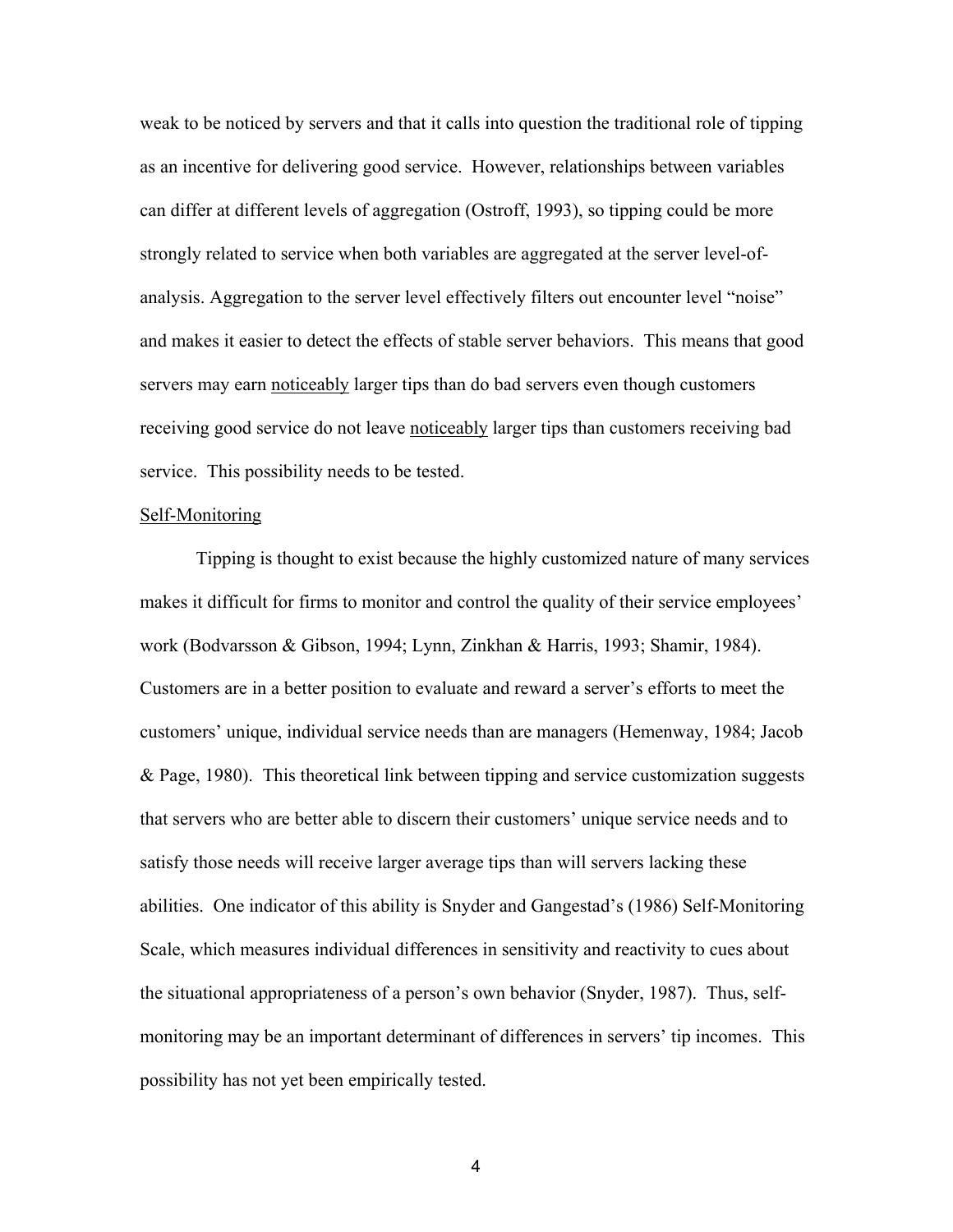## Server's Sex

 Tipping is a social behavior that frequently involves members of the opposite sex, so it may be affected by the dynamics of sexual attraction. Consistent with this possibility, a recent meta-analysis found that men tipped more than women, but only when the server was female (Lynn, 1997). Research outside the tipping literature has found that men favor women who are physically attractive while women favor men who have high status and wealth (Buss, 1987). These findings suggest that male customers may use tips to demonstrate their status and wealth to servers of the opposite sex more than do female customers. If so, then waitresses should receive larger average tips than do waiters. These findings also suggest that male customers may be more affected by the attractiveness of opposite sex servers than are female customers. If so, then physical attractiveness should have a stronger effect on the tip averages of waitresses than on the tip averages of waiters. One existing test of these expectations produced non-significant results (Hornik, 1993), but the relevant means were in the expected direction and additional tests may find stronger support.

## **METHOD**

### **Overview**

 Data were collected on a sample of 51 servers at a Mexican restaurant in Houston, Texas. The servers rated themselves on several service dimensions, completed Snyder and Gangestad's (1986) Self-Monitoring Scale, provided some demographic and workhistory information about themselves, and posed for individual photographs. Ten judges rated the servers' physical attractiveness from the photographs. Finally, an assistant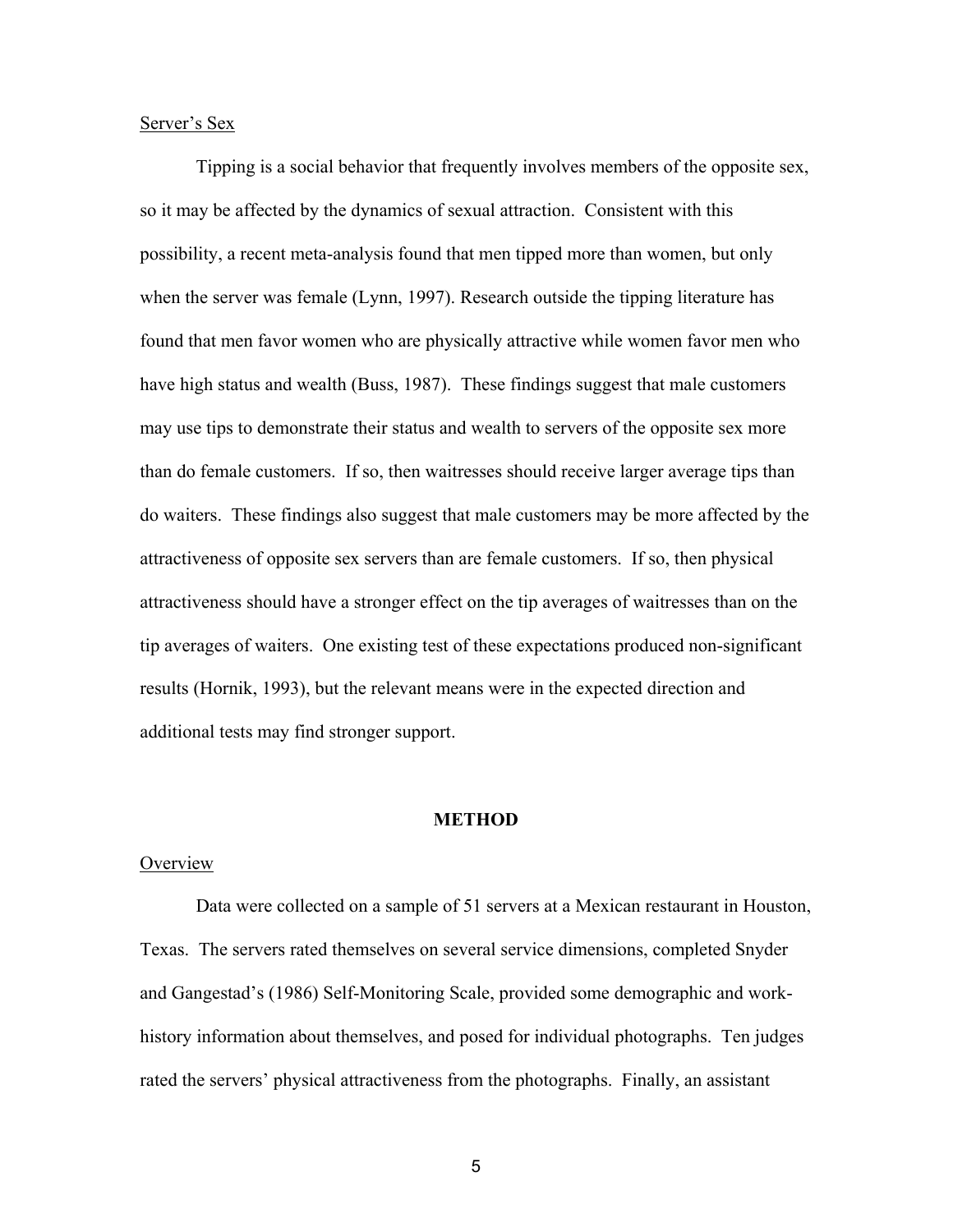manager at the restaurant recorded the charge bill and tips receipts of each server for each day and/or evening shift worked during an approximately 6 week study period. Records for two servers were incomplete and some servers worked only daytime or evening shifts, so the sample sizes reported in the results vary slightly from one analysis to another.

## Server Questionnaire

 Each server completed a questionnaire that contained three sections relevant to this study. In the first section, servers were asked to provide information about their names, ages ( $M = 21.6$ , sd = 2.66), sexes (27 males and 24 females), ethnicities (4 Hispanics and 47 Whites), and years of experience as a waiter/waitresses ( $M = 2.1$ , sd = 1.96). In the second section, servers were asked to rate their "own strengths and weaknesses as a waiter/waitress" using a scale whose points (1-5) were labeled "Inferior," "Below Average," "Average," "Above Average," and "Superior." Servers used this scale to rate their "Attentiveness (keeping an eye on table, checking up on table, etc.)" ( $M = 4.13$ , sd = .60), "Friendliness (smiling, chatting with customer, etc.)" ( $M =$ 4.33, sd = .71), "Speed (promptness in greeting table, taking order, delivering food, presenting check, etc.)" ( $M = 4.02$ , sd = .62), and "Knowledge (ability to answer customers' questions about menu, food preparation, etc.)" ( $M = 4.25$ , sd = 72). The ratings of Attentiveness, Speed, and Knowledge were highly correlated with one another  $(.52 \le r's \le .75)$ , but not with ratings of Friendliness (.12  $\le r's \le .27$ ), so the three related ratings were averaged to form an index of "Service Ability" ( $M = 4.14$ , sd = .55, coefficient alpha  $= .83$ ). In the final section of the questionnaire, servers were asked to complete Gangestad and Snyder's (1986) Self-Monitoring Scale ( $M = 10.61$ , sd = 3.13).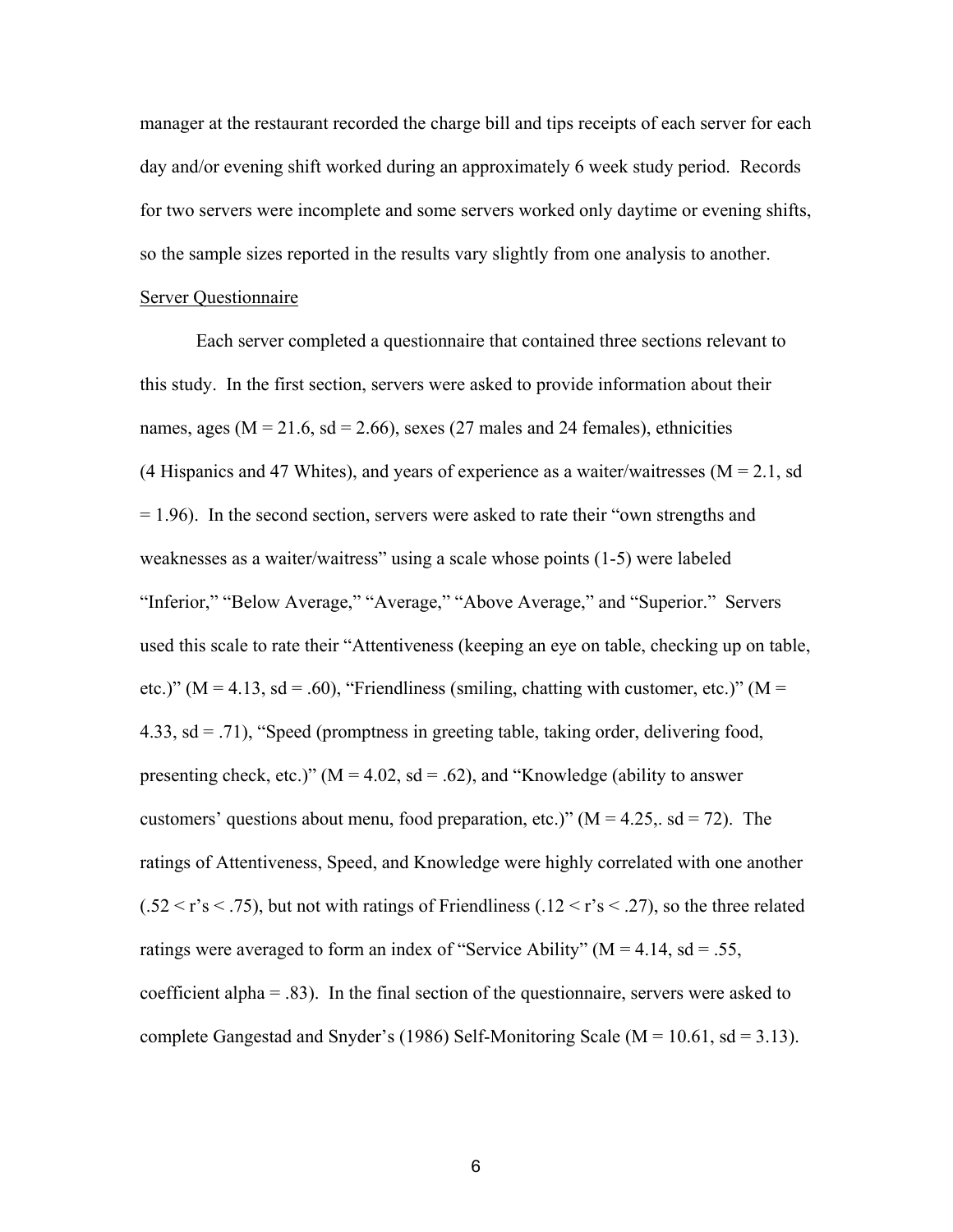## Ratings of Attractiveness

 Full figure, color photographs were taken of each server in uniform at the restaurant. Five male and five female judges independently sorted the photos into three piles, from least to most attractive. The photos of waiters and waitresses were sorted separately and each pile was allowed to contain as many or as few photos as the judge deemed appropriate. Servers were assigned 1 to 3 points reflecting each judge's evaluation of the servers' attractiveness and these points were summed across judges. Thus, our measure of server attractiveness had a minimum value of 10, which would indicate that all ten judges put a particular server into the least attractive category, and a maximum value of 30, which would indicate that all ten judges put a server into the most attractive category. The actual values ranged from 10 to 29 and had a mean of 18.51 (sd  $= 4.58$ ).

## Charge Sales and Tip Records

 Each servers' charge bill and tip receipts were recorded for every day and/or evening shift he or she worked from May 6 to June 18. The servers worked from 1 to 19 daytime shifts and worked from 2 to 23 evening shifts during this time period. The average number of daytime shifts per server was  $7.67$  (sd =  $5.06$ ) and the average number of evening shifts per server was 10.71 (sd = 4.67). These data were used to calculate the average daytime charge sales (M=\$129.94, sd=35.82, n=46) and tips (M=\$17.71, sd=5.55, n=46) for each server and the average evening charge sales (M=\$223.38, sd=53.30, n=49) and tips (M= $$30.51$ , sd=6.90, n=49) for each server.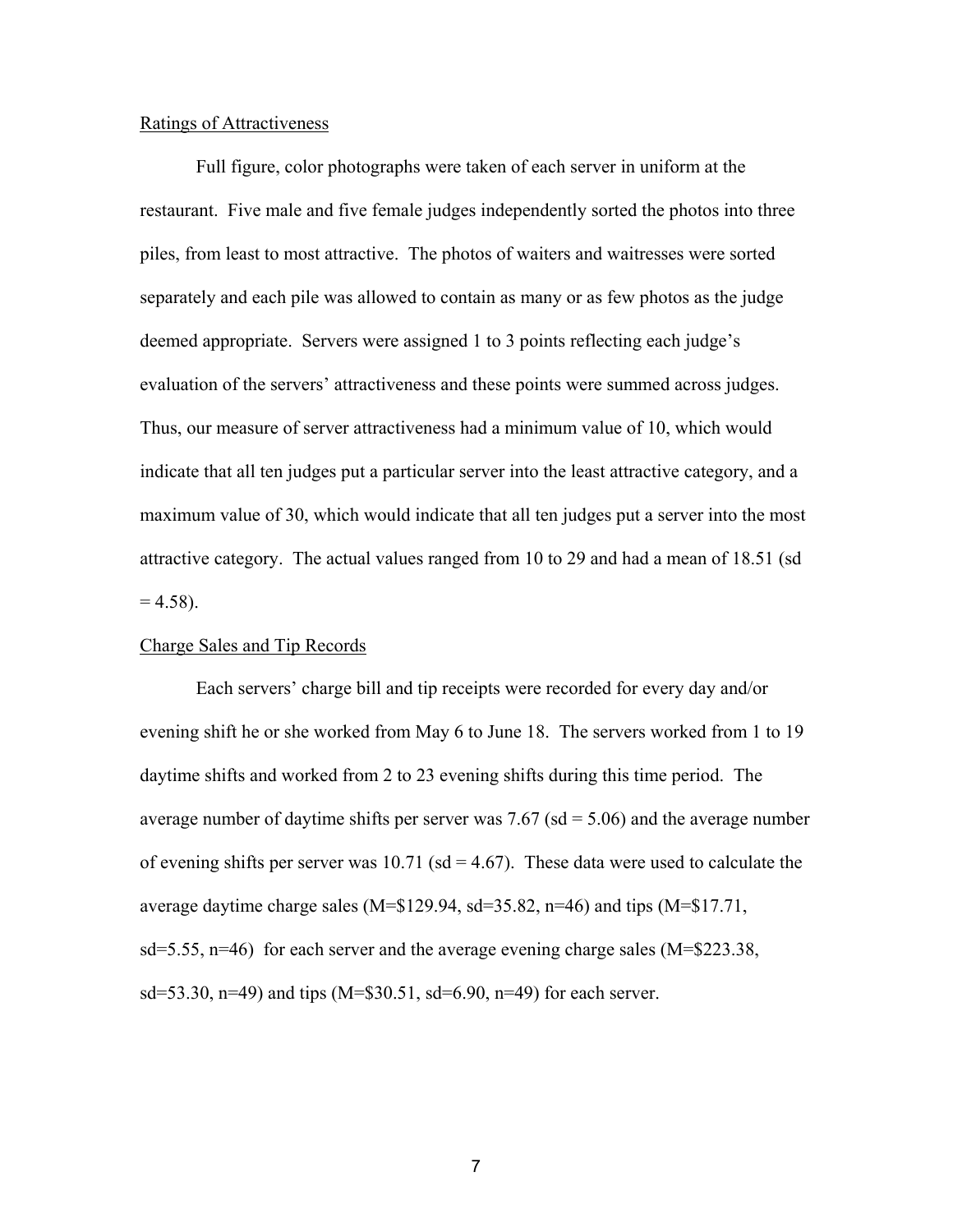#### **RESULTS**

 Evening meals at restaurants tend to be more lengthy, formal, expensive and entertainment-oriented than are daytime meals. Thus, the determinants of servers' tip averages may be different at dinner than at lunch. Consistent with this possibility, we found only a weak relationship between the servers' average sales-adjusted tips at evening and lunch shifts,  $r = .26$ ,  $n = 44$ ,  $p < .09$ . Given this weak correlation, separate analyses were conducted on the evening and daytime tip averages. None of the independent variables other than average sales were significant predictors of daytime tip averages (all  $F's < 1.00$ ), so only the analyses of evening tip averages are reported here.

 The servers' average evening tips were used as the dependent variable in weighted multiple regression analyses. In these analyses, each observation was weighted by the square root of the number of evening shifts on which the dependent measure was based. This weighting was used to reflect the greater reliability of tip averages based on greater numbers of work shifts.

 The first analysis examined main effects by simultaneously regressing servers' evening tip averages on servers' average evening sales, physical attractiveness, self-rated service ability, self-rated friendliness, self-monitoring, sex, and number of years experience as a server (see Table 1). The full model accounted for over 90 percent of the variability in the dependent variable,  $R^2 = .93$ , and was highly significant, F (7,39) = 79.69, p<.0001. Tests of the model's parameter estimates indicated that servers received larger tip averages the larger their average sales, t  $(39) = 21.35$ , one-tailed p<.0001, the more attractive they were, t (39) = 1.74, one-tailed  $p<0.05$ , the more highly they rated their service abilities, t (39) = 1.77, one-tailed  $p<0.05$ , and the higher their self-monitoring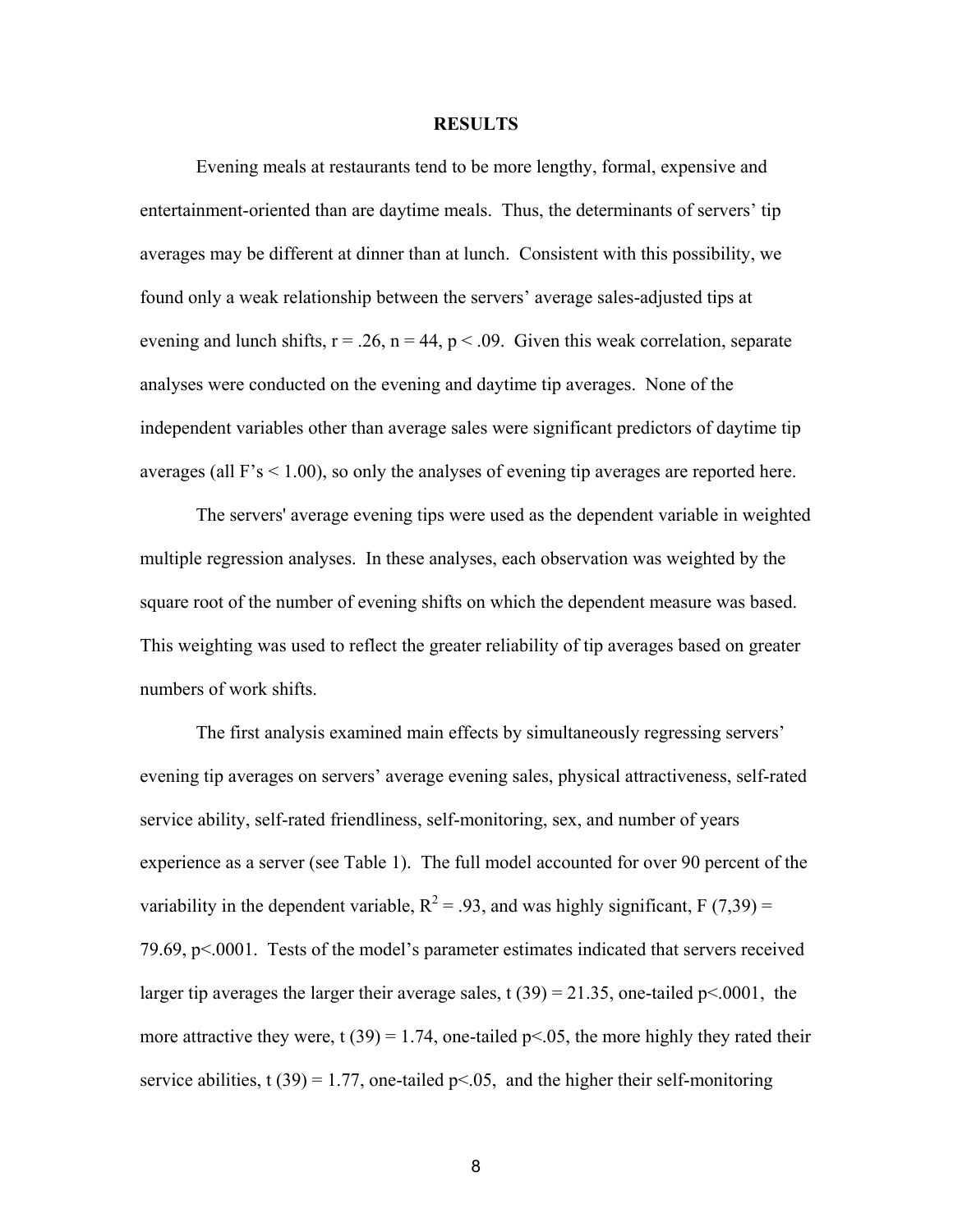tendencies, t  $(39) = 1.79$ , one-tailed  $p < 0.05$ . Servers' self-rated friendliness, sex and years of experience were all unrelated to their tip averages (all  $t's < 1.0$ ).

 The second analysis examined server sex as a potential moderator of the significant main-effects in the preceding analyses. Servers' average tips were regressed on their average sales, physical attractiveness, self-rated service, self-monitoring, sex, and the products from multiplying sex with average sales, physical attractiveness, selfrated service, and self-monitoring.<sup>1</sup> This analyses produced no significant interactions (all  $F's < 1.8$ ). However, statistical tests for interactions in field data are notorious for having low power (see McClelland & Judd, 1993). Therefore, the tests for interactions reported above were supplemented with separate regressions of male and female servers' evening tip averages on the servers' average sales, physical attractiveness, self-rated service, and self-monitoring (see Table 2). These analyses indicated that physical attractiveness was a much better predictor of waitresses' average tips than of waiters' average tips (partial r's= .40 vs .02) and that self-rated service was a much better predictor of waiters' average tips than of waitresses' average tips (partial r's = .49 vs  $(19)$ .<sup>2</sup> No sizeable sex differences were observed in the predictiveness of servers' average sales (partial  $r's = .98$  vs  $.94$ ) or self-monitoring (partial  $r = .28$  vs  $.35$ ).

## **SUMMARY AND DISCUSSION**

 This study found that attractive waitresses earned larger sales-adjusted tips than did less attractive waitresses. Attractiveness had no effect on the tips of waiters. In addition, servers who rated their own service abilities high and servers who were high in self-monitoring earned larger average sales-adjusted tips than did other servers. Server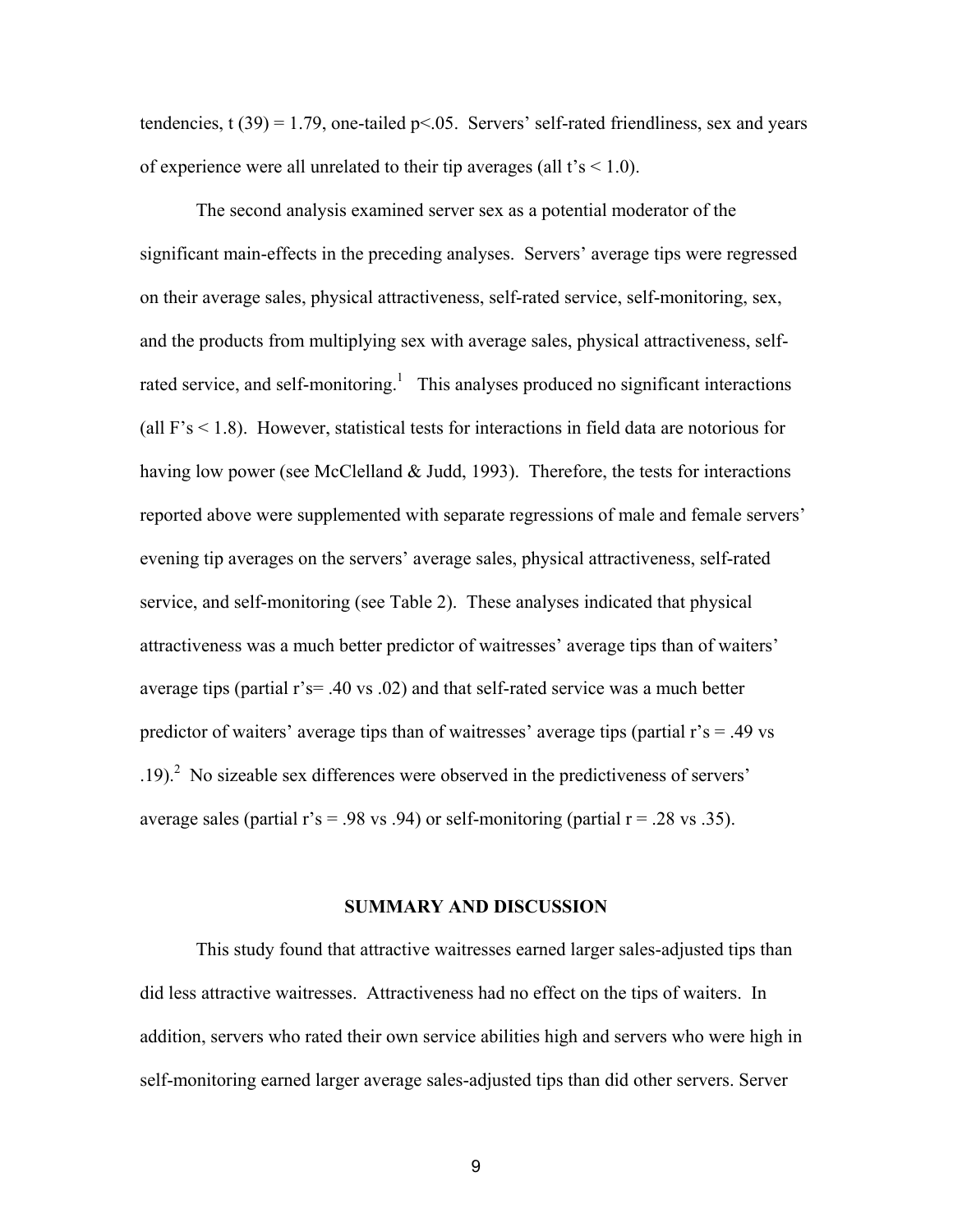sex and server experience had no effects on tip earnings. Interestingly, the predictors of servers' tip earnings worked only for evening tips. None of the independent variables in this study predicted servers' average sales-adjusted lunch tips. In fact, even servers' evening tips were a weak predictor of their lunch tips. These results make several contributions of methodological, theoretic, and managerial import as described below. Methodological Contributions

 The fact that the size of any particular server' tips at lunch was only weakly correlated with that server's' dinner tips affirms that the determinants of tipping in the two contexts differ. Lunch patrons are likely to take less time and perhaps to spend money in a more budget-regulated fashion than are dinner patrons and this difference may drive differences in tipping. The fact that none of the measured server differences predicted lunch tips suggests that lunch tips are relatively insensitive to differences in server conduct or attributes. Perhaps differences in lunch tipping can be better predicted by demographic differences between patrons. These considerations are of methodological importance to tipping researchers. They suggest that (a) lunch tips should be separated out from combined lunch/dinner data sets if the goal is to examine the impact of server behavior or attributes on tips, and (b) lunch tipping should be studied in its own right, possibly as an outcome of patron differences.

 A second methodological contribution of our study derives from its design in terms of level-of-analysis and the related issue of server sample size. Prior studies of tipping behavior have focused exclusively on encounter-level differences in tip amounts - - i.e., the customer-server encounter was used as the unit of analysis. Given that sex, physical attractiveness, service ability, and self-monitoring are all server-level variables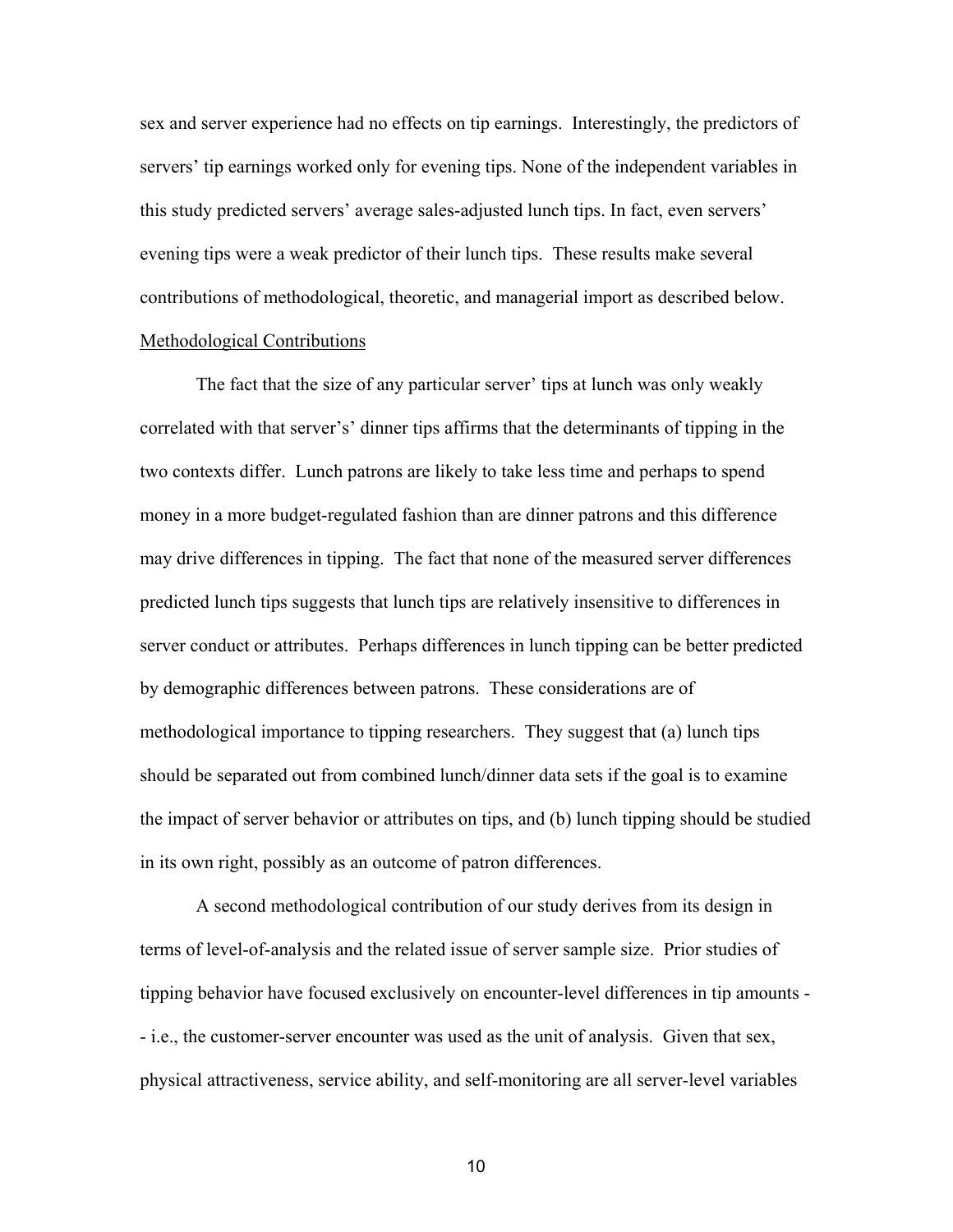rather than encounter-level variables, examination of the effects of these predictors was both more appropriate and more powerful at the server level. Analysis at the server level effectively aggregates service encounters to allow a more accurate assessment of the impact of server behaviors and attributes that remain relatively stable within each server. Further, our sample size of 51 servers is over three times as large as that of any other study in this area (see May, 1978, who studied 16 servers) and is five times larger than any published study of server sex differences (see Hornik, 1993, who studied 8 servers). The larger sample size of servers in our study allows a more confident assessment of the impact of server-level differences on tipping.

## Theoretical Contributions

 This work makes three substantive contributions to the literature on tipping. The first theoretical or substantive contribution of this work emerges from the detection of a service ability effect on servers' average sales-adjusted tips. Previous studies have found only very weak service effects on tipping of around  $r = 0.12$  (Lynn, 1997), while the present study finds a stronger effect of  $r = .27$  -- a fivefold increase in explained variance. For waiters, service ability had an even stronger effect of  $r = .49$ . The comparatively strong service-tipping relationship observed in this study may be attributable to our examination of tipping at the server level-of-analysis in contrast to previous studies that examined tipping at the encounter level. Aggregating tips across encounters to obtain server averages reduces the variance in the dependent measure that is not attributable to server characteristics. This reduction in error variance increases the relative size of server effects and makes them easier to detect. The increased magnitude of the service-tipping relationship at the server level-of-analysis is important because it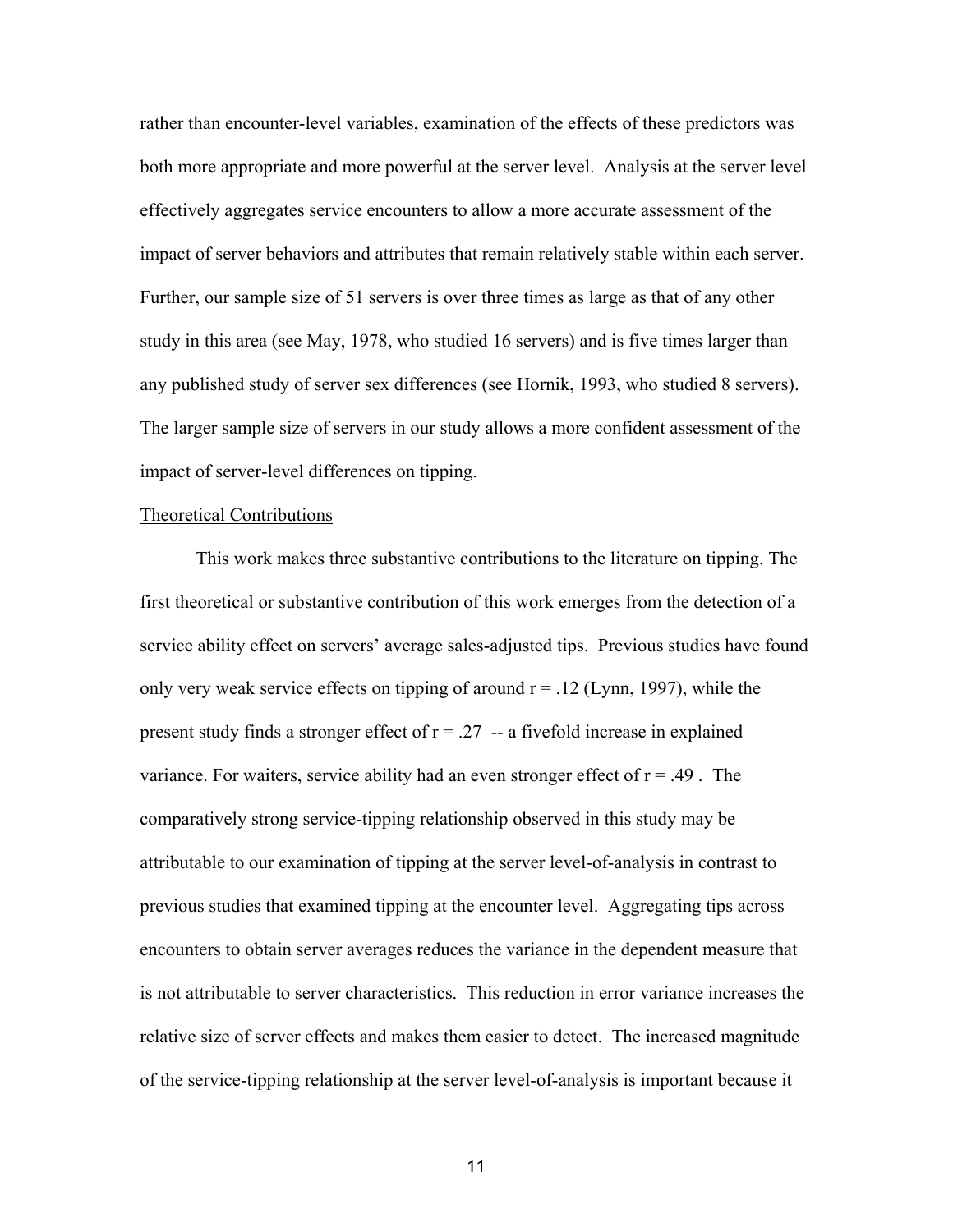means that servers (especially male servers) are more likely to notice the relationship than had previously been asserted (Lynn  $&$  Graves, 1996). Thus, our results help justify the perception of tips as an economic incentive (Bodvarsson & Gibson, 1994; Hemenway, 1984; Jacob & Page, 1980).

 There are two plausible explanations for the relationship we found between selfrated service ability and tipping. First, servers who earned larger sales-adjusted tips may have interpreted this outcome as an indication of their own service abilities and may have rated themselves accordingly. Second, servers' who rated their service abilities highly may have received larger tips because consumers rewarded them for delivering better service. Although both of these explanations are plausible, the second explanation is more parsimonious than the first when other tipping research is taken into account. Lynn and Grassman (1990), Lynn and Graves (1996) and May (1978) found that restaurant tips were related (though weakly) to the quantity and/or quality of service at the serviceencounter level-of-analysis while Fitzsimmons and Mauer (1991) found that tips were related to server attentiveness at the restaurant level-of-analysis. The idea that consumers reward better service with larger tips is unique in being able to explain all of these tipping-service relationships.

 A second theoretical contribution of this research is the observed effect of the self-monitoring server characteristic on sales-adjusted tip averages. High self-monitors received larger tips than did low self-monitors. This finding is consistent with economic theories linking tipping with service customization (Bodvarsson & Gibson, 1994; Hemenway, 1984; Jacob & Page, 1980), because high self-monitors should be more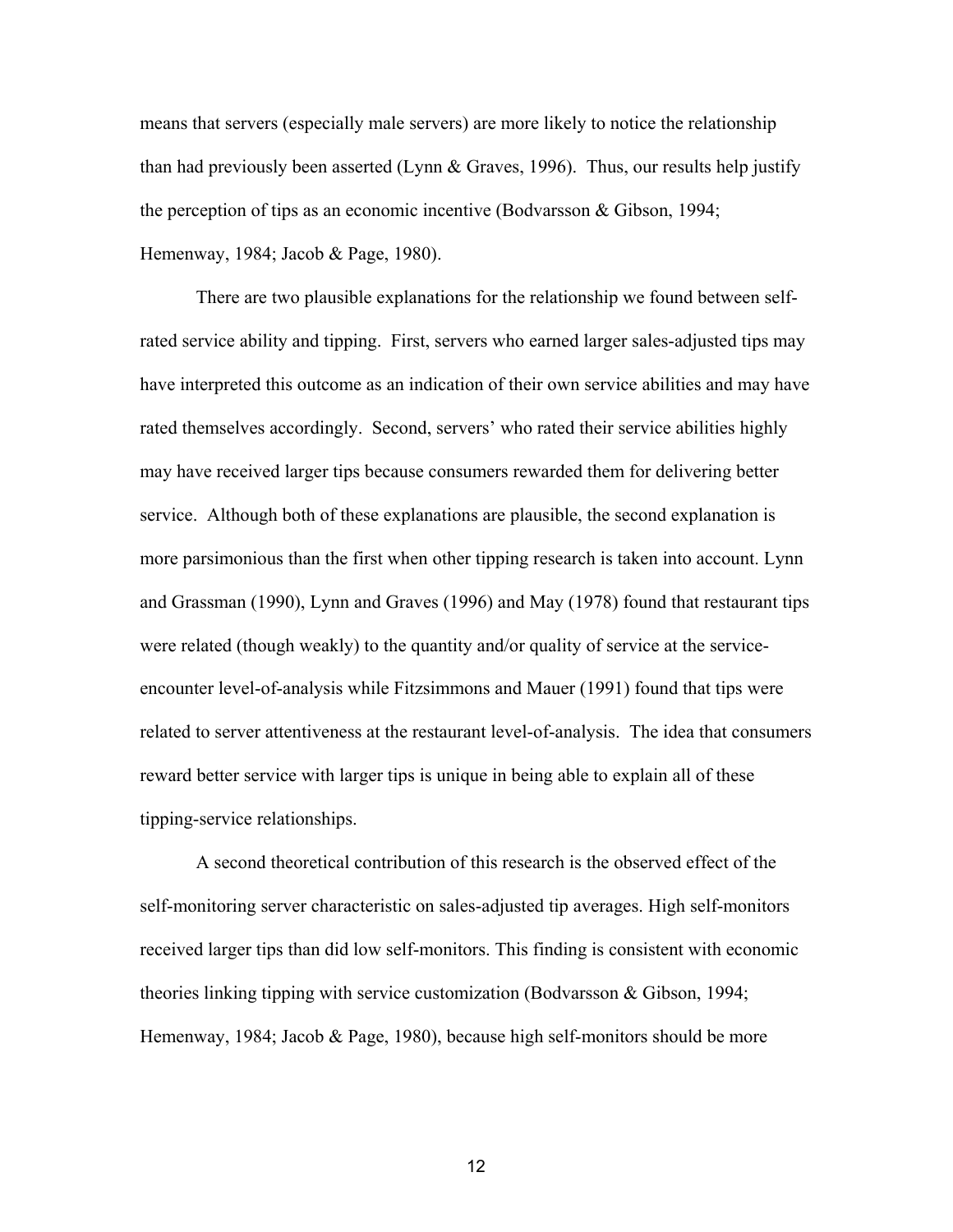sensitive to population and individual differences among their customers and should be more inclined to adjust their service delivery accordingly.

 A third theoretical contribution of this study is the physical attractiveness effect on tips, which was carried by female servers. Although the interaction effect between sex of server and physical attractiveness was not statistically significant, attractiveness accounted for substantially greater variability in the sales-adjusted tip averages of waitresses than of waiters (partial  $r$ 's = .40 vs .02). This result might have emerged from a higher societal value placed on physical attractiveness for females than for males. An alternative explanation is that male patrons' tipping behavior is more strongly influenced by their sexual response to opposite-sex servers. Both of these explanations are congruent with stereotypic North American sex role norms. However, the present study lacks information on the sex and tip size of individual patrons and is thus unable to distinguish between the two proposed accounts. We anticipate that future studies will further illuminate this mechanism.

## Managerial Implications

 In addition to its methodological and theoretical contributions, this study has considerable practical relevance to restaurant managers and servers. In this sample, the highest tipped employees were beautiful females, highly competent males and high selfmonitors of both sexes. Servers lacking these attributes may want to consider other lines of work, particularly if they are concerned about their earnings relative to those of coworkers. Similarly, managers might want to consider these attributes when making hiring decisions. While ethical and legal concerns strongly discourage the application of different hiring criteria to male and female servers, there are no legal problems with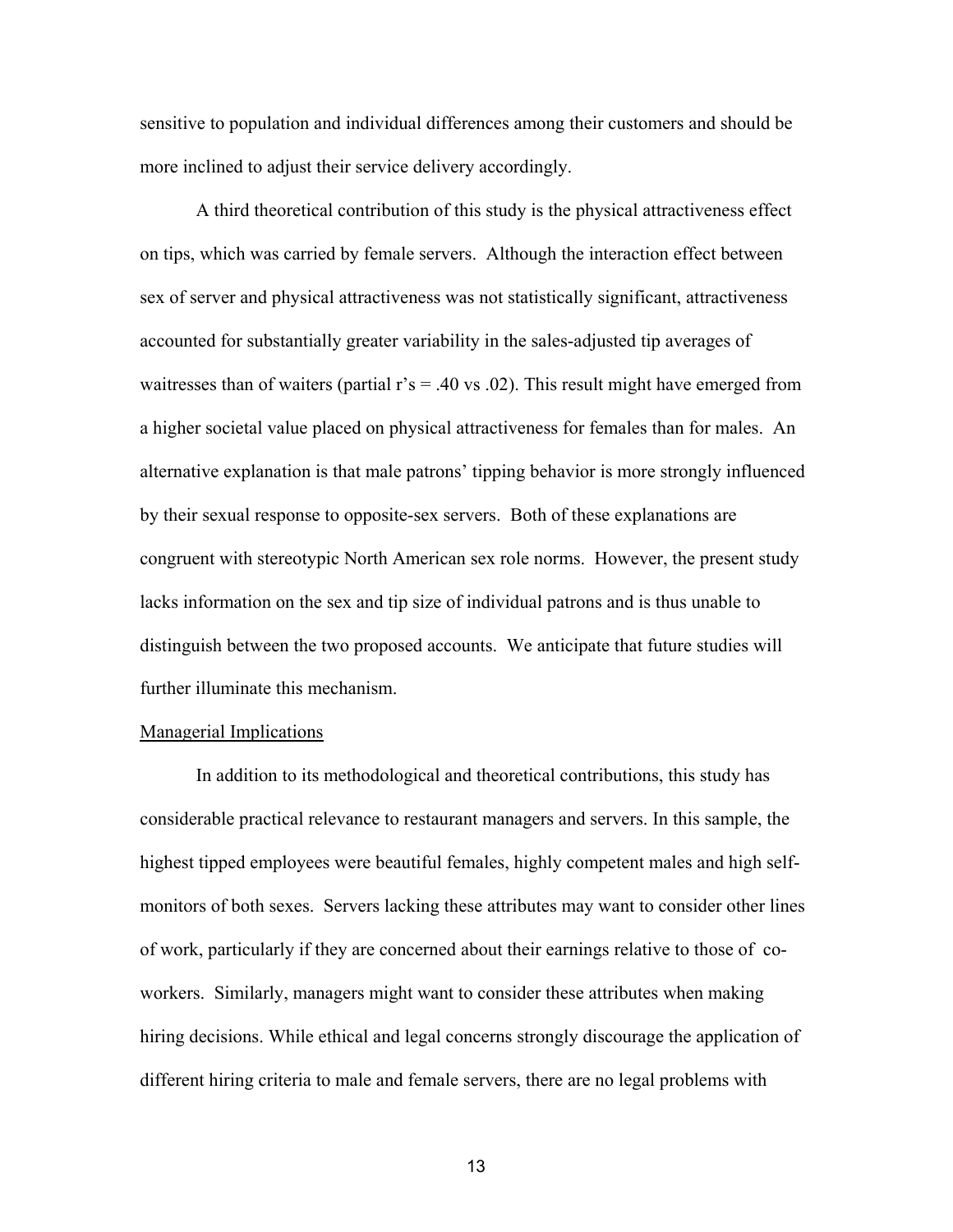using attractiveness, service ability and/or self-monitoring as hiring criteria for servers of both sexes. To the extent that better-compensated servers might be more satisfied and more loyal (Lynn, 1996), employers could consider our results as evidence in support of such hiring criteria. With this in mind, it is worth noting that our failure to find a relationship between tip earnings and years of service experience suggests that previous work experience is a poor indicator of service ability. We recommend the use of a systematic interview (see Simons, 1995), followed by a few hours observing compensated serving work, to assess this hiring criterion.

## Study Limitations

 As with any study, this one has methodological attributes that limit the confidence with which one can interpret its results. First, the study is correlational in design, which means that it cannot justify strong causal claims. However, server characteristics such as sex and self-monitoring cannot be manipulated and the experimental manipulation of server attractiveness in real-world restaurant settings is virtually impossible, so correlational study appears to be the only possible avenue of approach. Second, the study used self-assessments of service quality, which might be influenced by self-serving biases. However, the relationship of these self-assessments to tipping provides some evidence for their validity. Furthermore, a meta-analysis of research on salesperson effectiveness has shown that there is little difference in the predictors of managerassessed and self-assessed performance (Ford, Walker, Churchill & Hartley, 1987), suggesting that self-assessments can be valid measures of performance. Finally, the study examined tipping at a single mid-scale restaurant in Texas, which limits the generalizability of our findings. It is possible that the determinants of tipping will be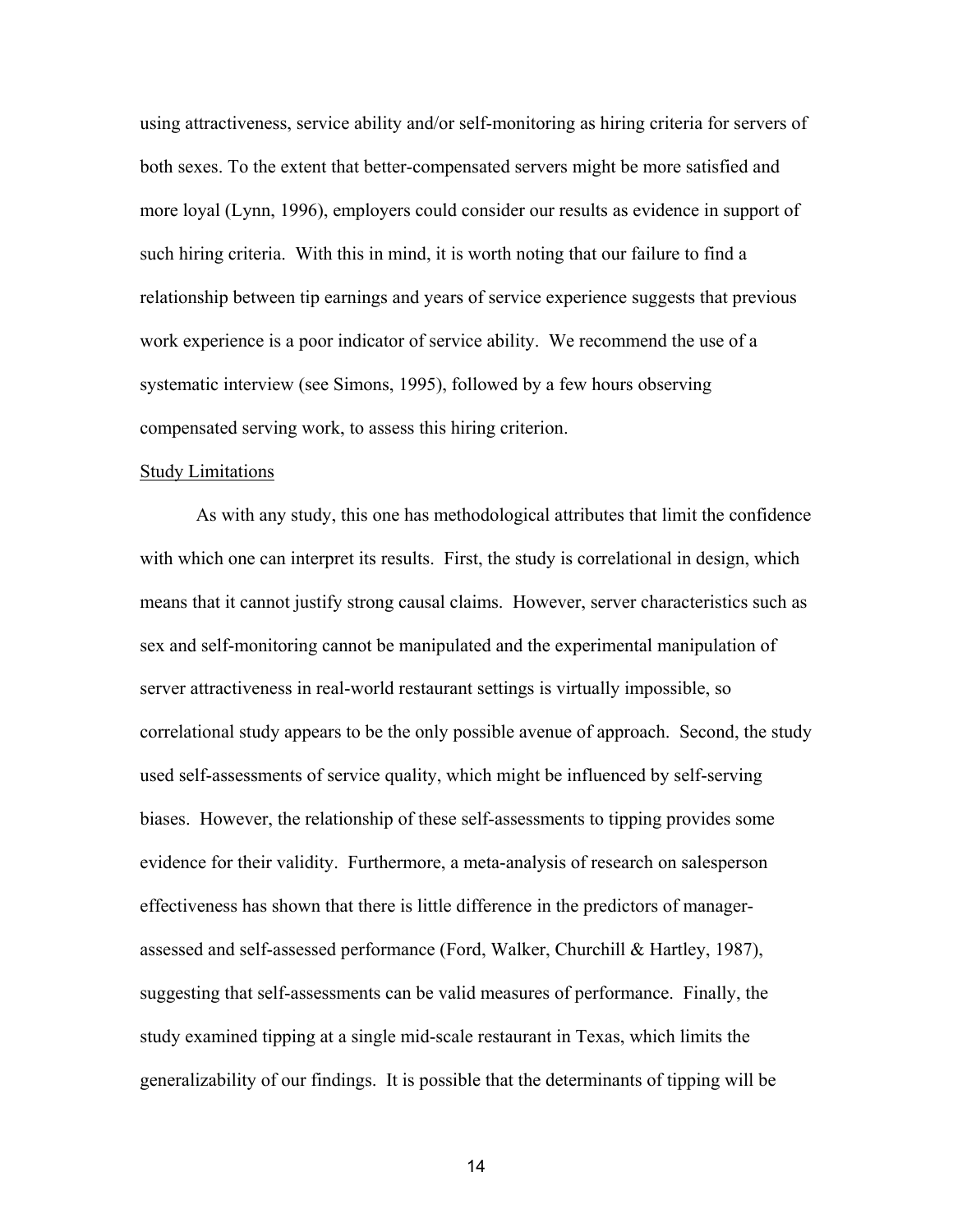influenced by the luxury level of the restaurant, the extent to which it draws on repeat business, it's geographic location and other restaurant-related factors (see Lynn, 1997). These issues warrant further exploration. Nevertheless, the present study provides a reasonable and provocative contribution to our understanding of restaurant tipping.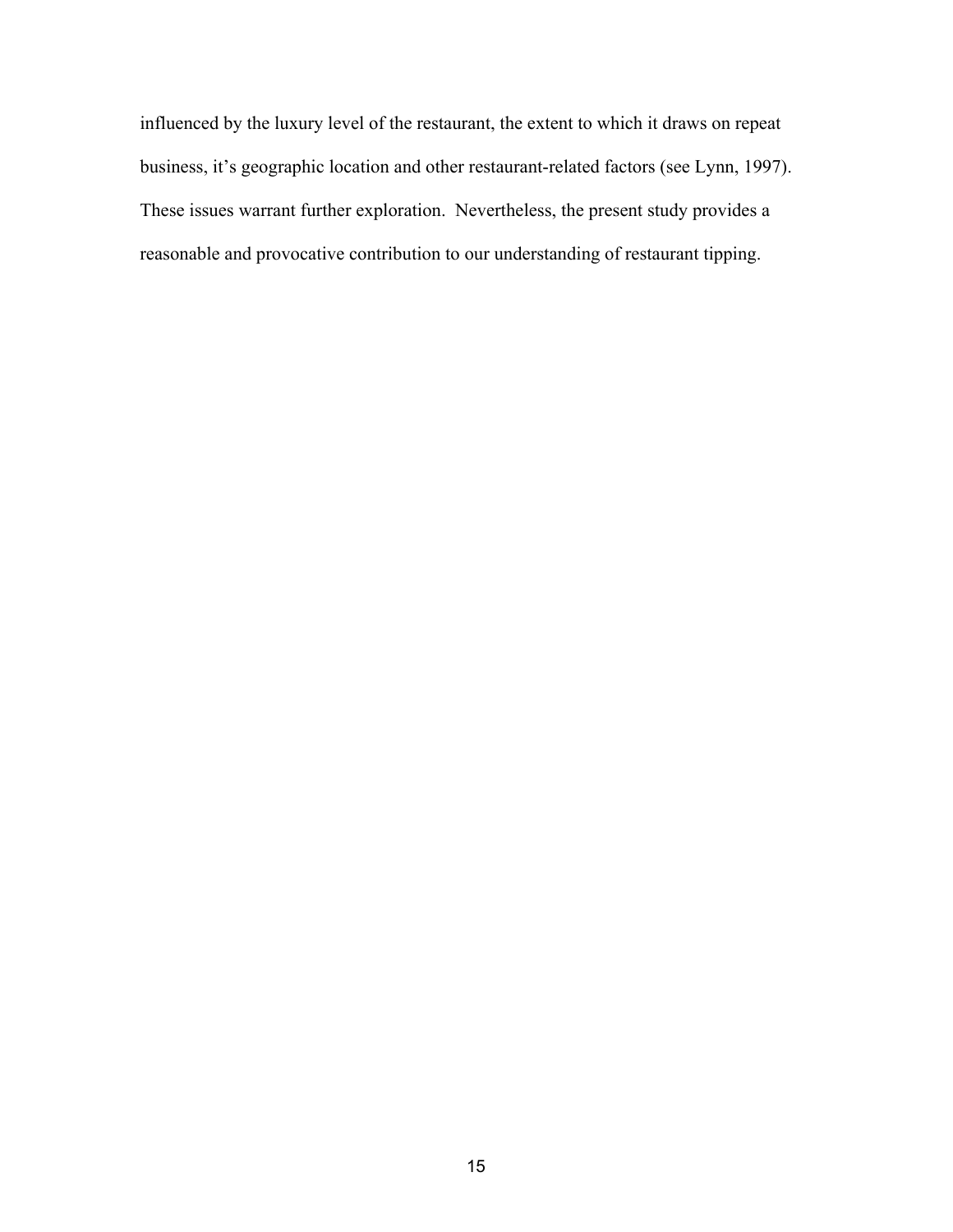## **REFERENCES**

 Aiken, L.S. & West, S.G. (1991). Multiple regression: Testing and interpreting interactions. Newbury Park, CA: Sage.

Bodvarsson, O.B. & Gibson, W.A. (1994). Gratuities and customer appraisal of service: Evidence from Minnesota restaurants. Journal of Socio-Economics, 23, 287-302.

 Buss, D.M. (1987). Sex differences in human mate selection crietia: An evolutionary perspective. In C. Crawford, M. Smith, & D. Krebs (Eds.), Sociobiology

and psychology: Issues, ideas, and findings. Hillsdale, NJ: Erlbaum.

 Cohen, J. & Cohen, P. (1975). Applied multiple regression/correlation analysis for the behavioral sciences. Hillsdale, NJ: Earlbaum.

Crespi, L.P. (1947). The implications of tipping in America. The Public Opinion Quarterly, 11, 424-435.

 Fitzsimmons, J. A. & Maurer, G. B. (1991). A walk-through audit to improve restaurant performance. Cornell H.R.A. Quarterly, 31, 95-99.

Ford, N.M., Walker, O.C., Churchhill, G.A. & Hartley, S.W. (1987). Selecting successful salespeople: A meta-analysis of biographical and psychological selection criteria. Review of Marketing, X, 90-131.

 Hemenway, D. (1984). Prices and choices: Micro-economic vignettes. Cambridge, MA: Ballinger Publishing Co.

 Hornik, J. (1993). Tactile stimulation and consumer response. Journal of Consumer Research, 19, 449-458.

 Jacob, N. & Page, A. (1980). Production, information costs, and economic organization: The buyer monitoring case. American Economic Review, 70, 476-478.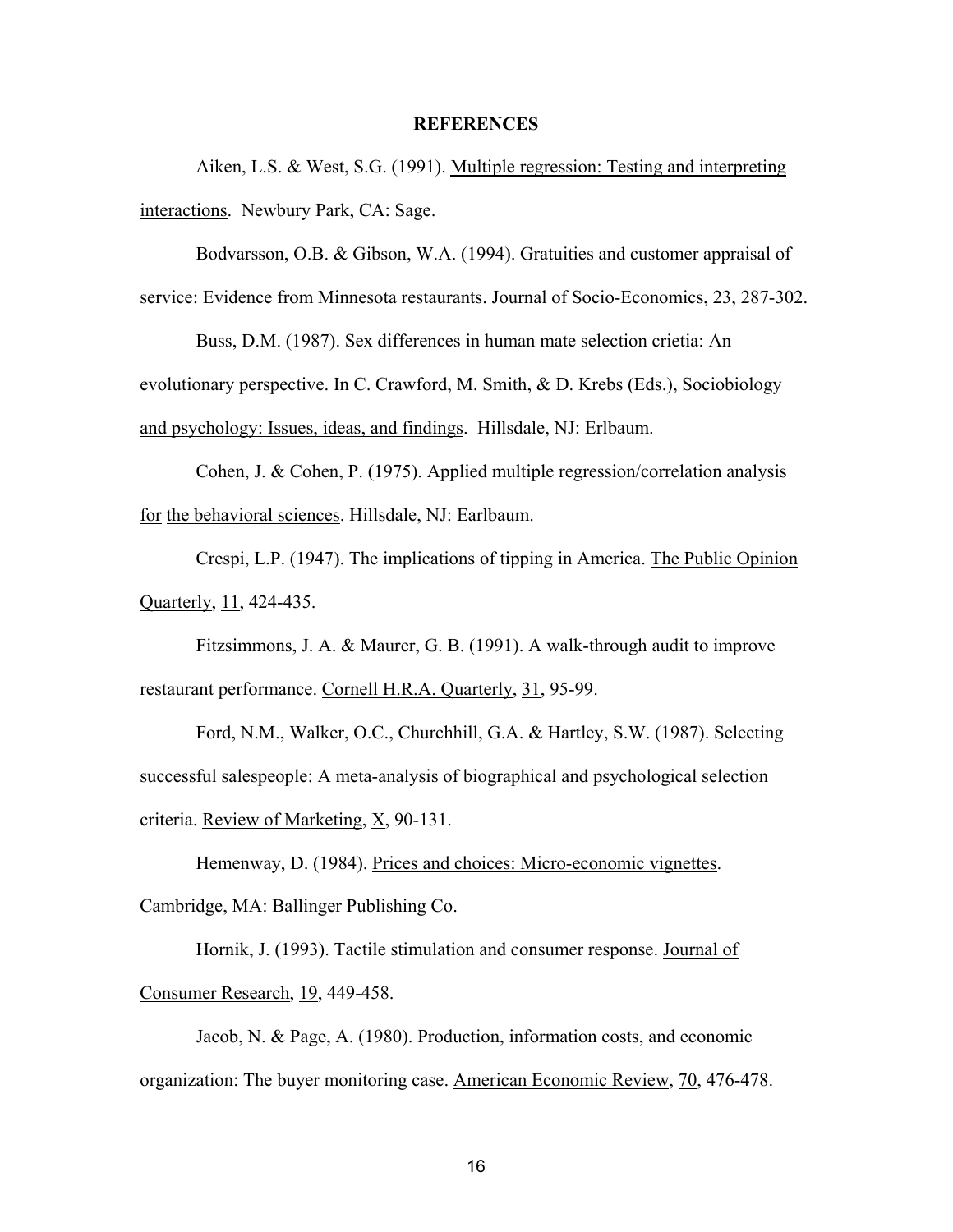Lynn, M. (1996). Seven ways to increase servers' tips. Cornell H.R.A. Quarterly, 37, 24-29.

Lynn, M. (1997). The determinants of restaurant tipping: A meta-analytic review.

Annual Conference of the Society for the Advanement of Behavioral Economics,

Lexington, VA, June.

 Lynn, M. & Grassman, A. (1990). Restaurant tipping: An examination of three 'rational' explanations'. Journal of Economic Psychology, 11, 169-181.

Lynn, M. & Graves, J. (1996). Tipping: An incentive/reward for service?

Hospitality Research Journal, 20, 1-14.

 Lynn, M., Zinkhan, G.M. & Harris, J. (1993). Consumer tipping: A cross-country study. Journal of Consumer Research, 20, 478-488.

 May, J.M. (1978). Tip or treat: A study of factors affecting tipping behavior. Unpublished master's thesis, Loyola University of Chicago.

 McClelland, G.H. & Judd, C.M. (1993). Statistical difficulties of detecting interactions and moderator effects. Psychological Bulletin, 114, 376-390.

 O'Connor, C.M. (1971). Wages and tips in restaurants and hotels. Monthly Labor Review, 94, 47-51.

Ostroff, C. (1993). Comparing correlations based on individual-level and

aggregated data. Journal of Applied Psychology, 78, 569-582.

Patzer, G.L. (1985). The Physical Attractiveness Phenomena. New York: Plenum Press.

Shamir, B. (1984). Between gratitude and gratuity: An analysis of tipping. Annals

of Tourism Research, 11, 59-78.

 Simons, T. (1995). Interviewing job applicants: How to get beyond first impressions. Cornell H.R.A. Quarterly, 36, 21-27.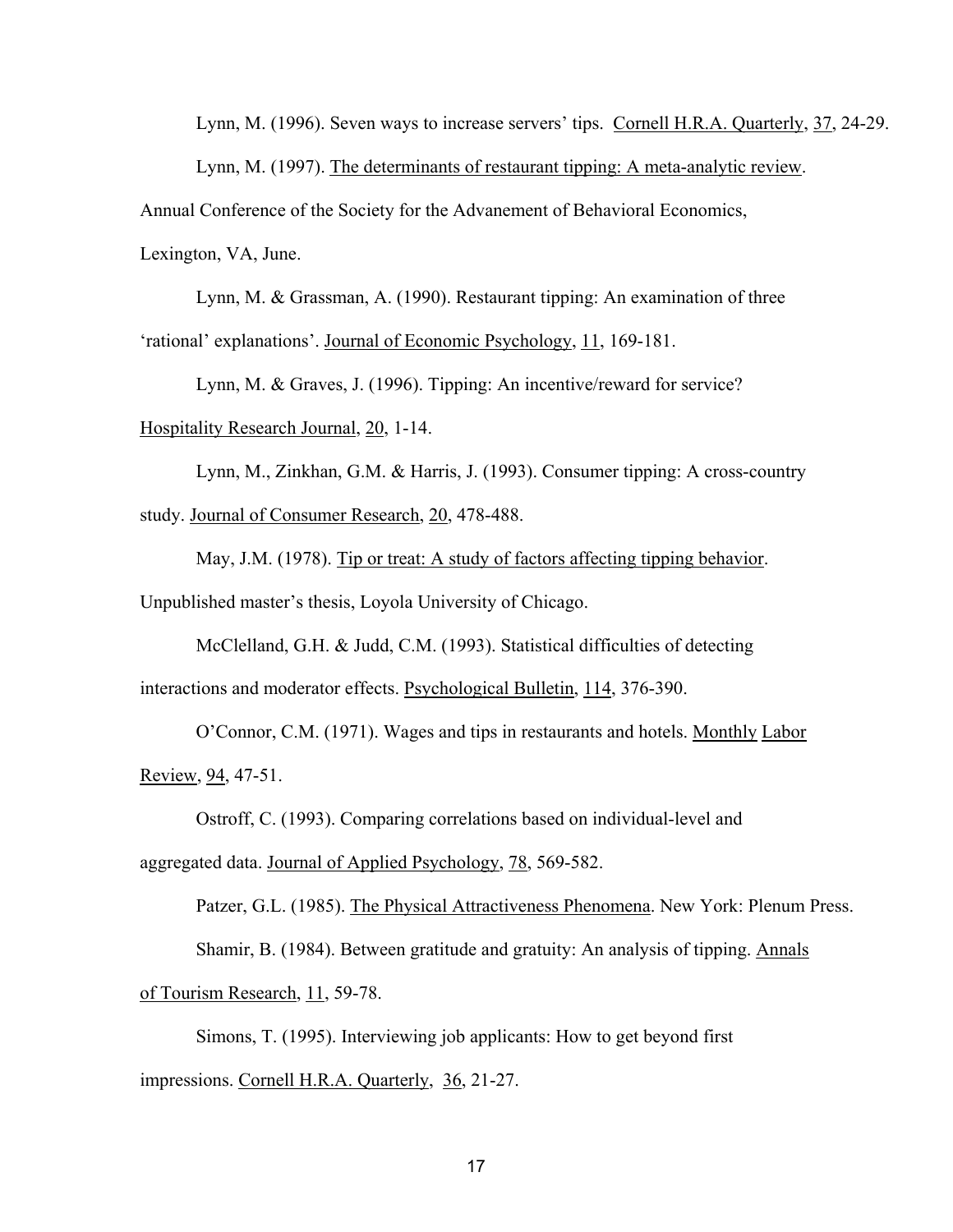Snyder, M. (1987). Public appearances, private realities: The psychology of selfmonitoring. New York: W.H. Freeman and Co.

 Snyder, M. & Gangestad, S. (1986). On the nature of self-monitoring: Matters of assessment, matters of validity. Journal of Personality and Social Psychology, 51, 125-139.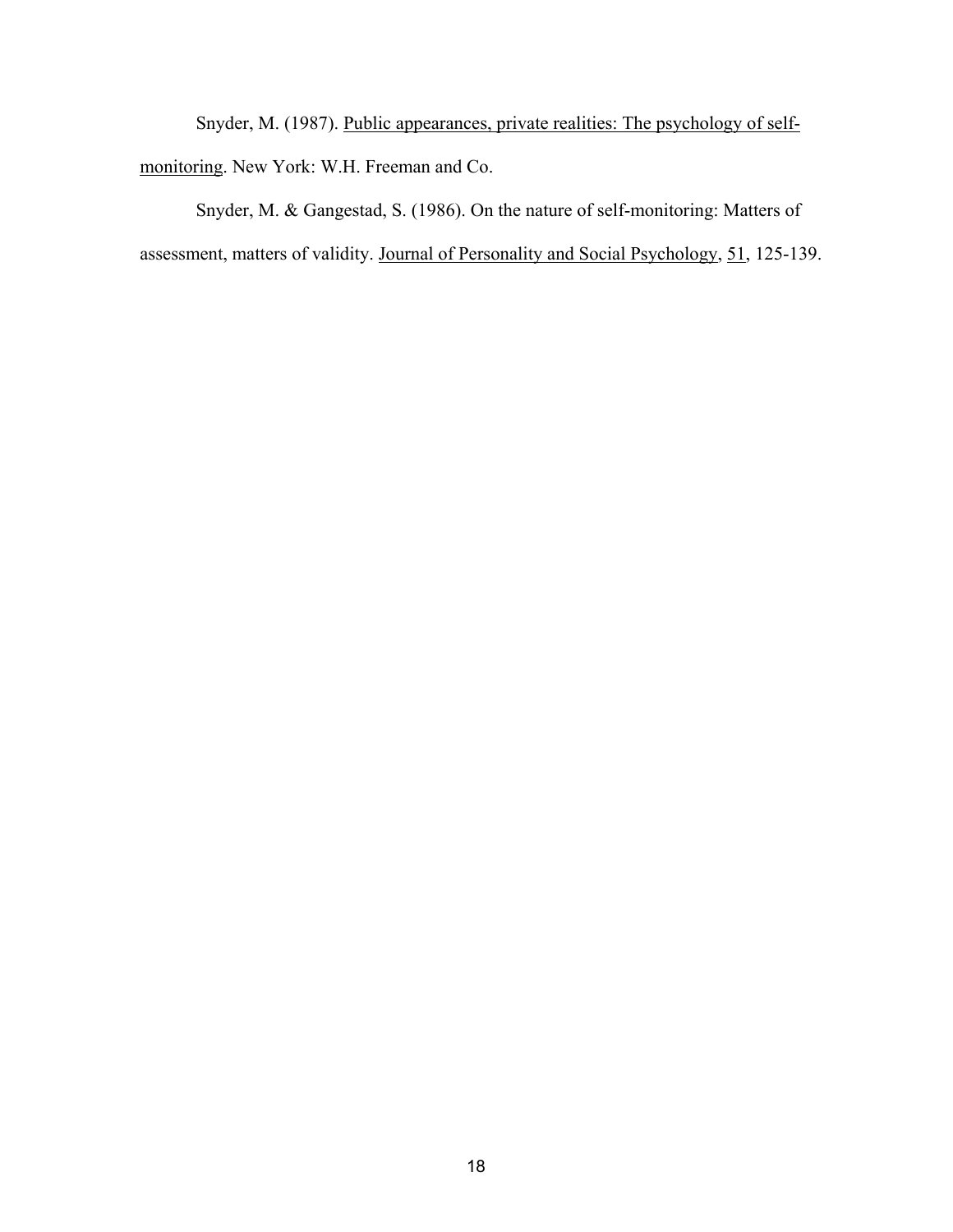### **ENDNOTES**

<sup>1</sup>Testing for interactions is a powerful way to explore the causal mechanisms that undergird empirical relationships between variables. A significant interaction term changes the slope of an empirical regression line, and so indicates that the relationship between two variables is, in turn, dependent on a third variable. In the present study, the interactions were between continuous variables (average sales, physical attractiveness, self-rated service, self-monitoring) and a dichotomous variable (sex). As such, the multiplicative interaction terms in the regression did not suffer from the multicollinearity and interpretation problems that can complicate tests of interaction terms among continuous variables. Aiken and West (1991) describe a method for testing interactions among continuous variables. By subtracting the mean variable value from all continuous variables prior to the generation of interaction terms, multicollinearity between variables and their interaction terms can be eliminated, and the resulting coefficients can readily be translated into interpretable slopes. These procedures are unnecessary when one of the elements of the interaction is dichotomous, as the resulting B-coefficient can simply be added for the group coded as "1."

<sup>2</sup> Partial r's are correlations between two variables after statistically controlling for the effects of one or more covariates on both of the correlated variables (see Cohen and Cohen, 1975). Partial r's share significance tests with the corresponding parameter estimates from multiple regression models. In other words, the t-test of a B-coefficient from a multiple regression model also tests the significance of the corresponding partial correlation – the correlation between the D.V. and the corresponding I.V. from that model when all the other I.V. s are held constant.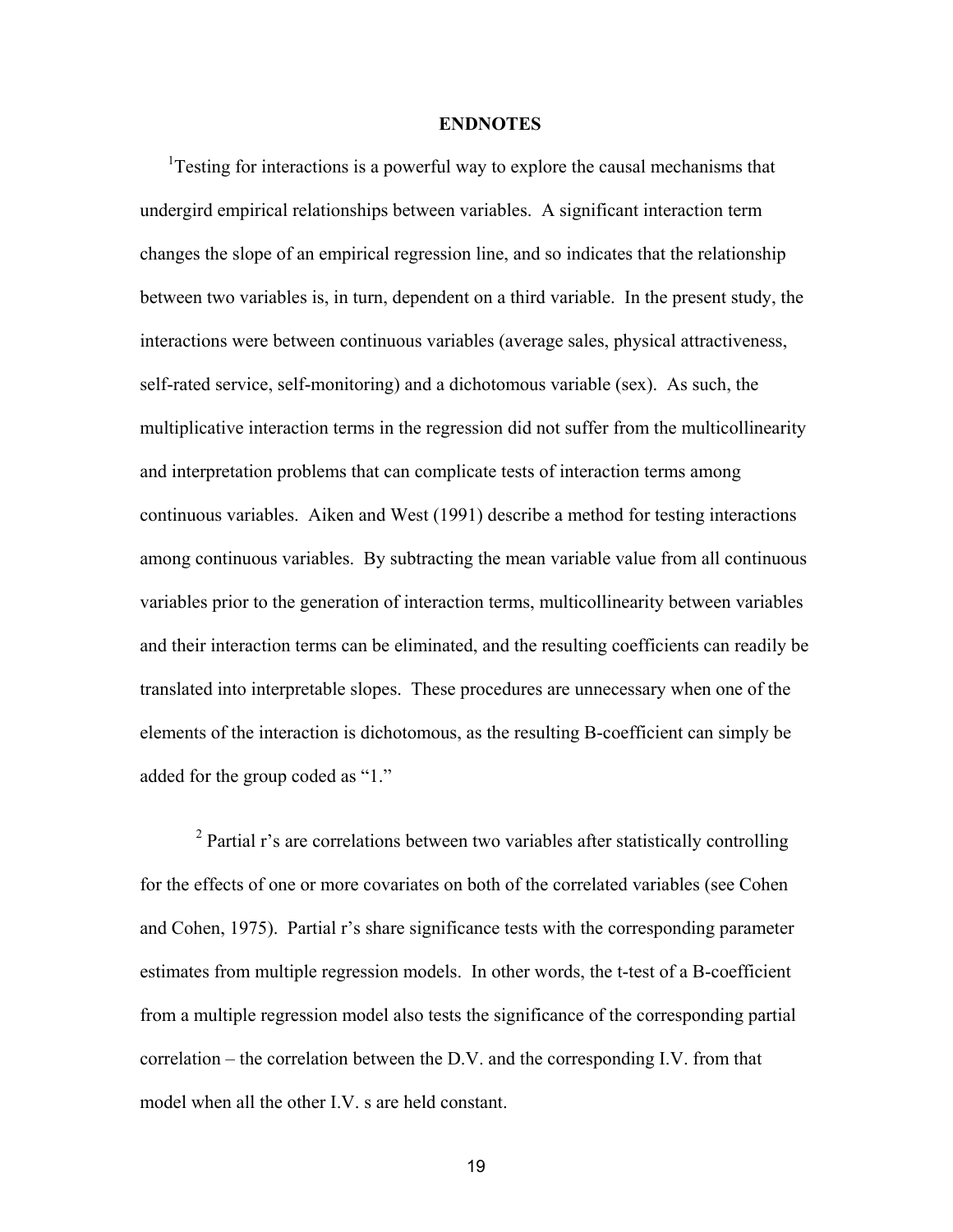| Source                         | Partial r | df             | F-value | p-value |
|--------------------------------|-----------|----------------|---------|---------|
|                                |           |                |         |         |
| Model                          |           | $\overline{7}$ | 79.69   | .0001   |
| <b>Average Sales</b>           | .96       | $\mathbf{1}$   | 455.79  | .0001   |
| <b>Physical Attractiveness</b> | .27       | 1              | 3.03    | .090    |
| Service Ability                | .27       | $\mathbf{1}$   | 3.14    | .085    |
| Friendliness                   | .10       | $\mathbf{1}$   | 0.42    | .520    |
| Self-Monitoring                | .28       | $\mathbf{1}$   | 3.22    | .081    |
| <b>Sex</b>                     | .12       | $\mathbf{1}$   | 0.53    | .473    |
| Service Experience             | .02       | $\mathbf{1}$   | 0.02    | .878    |
| Error                          |           | 39             | (10.00) |         |
|                                |           |                |         |         |

TABLE 1. Results of a simultaneous multiple regression analysis predicting servers' average evening tips.

Note – The number in parentheses is the mean square error. T-tests of the corresponding parameter estimates from this regression model can be obtained by taking the square root of the F-values. One-tailed p-values for those t-tests can be obtained by halving the pvalues reported for the F-tests.